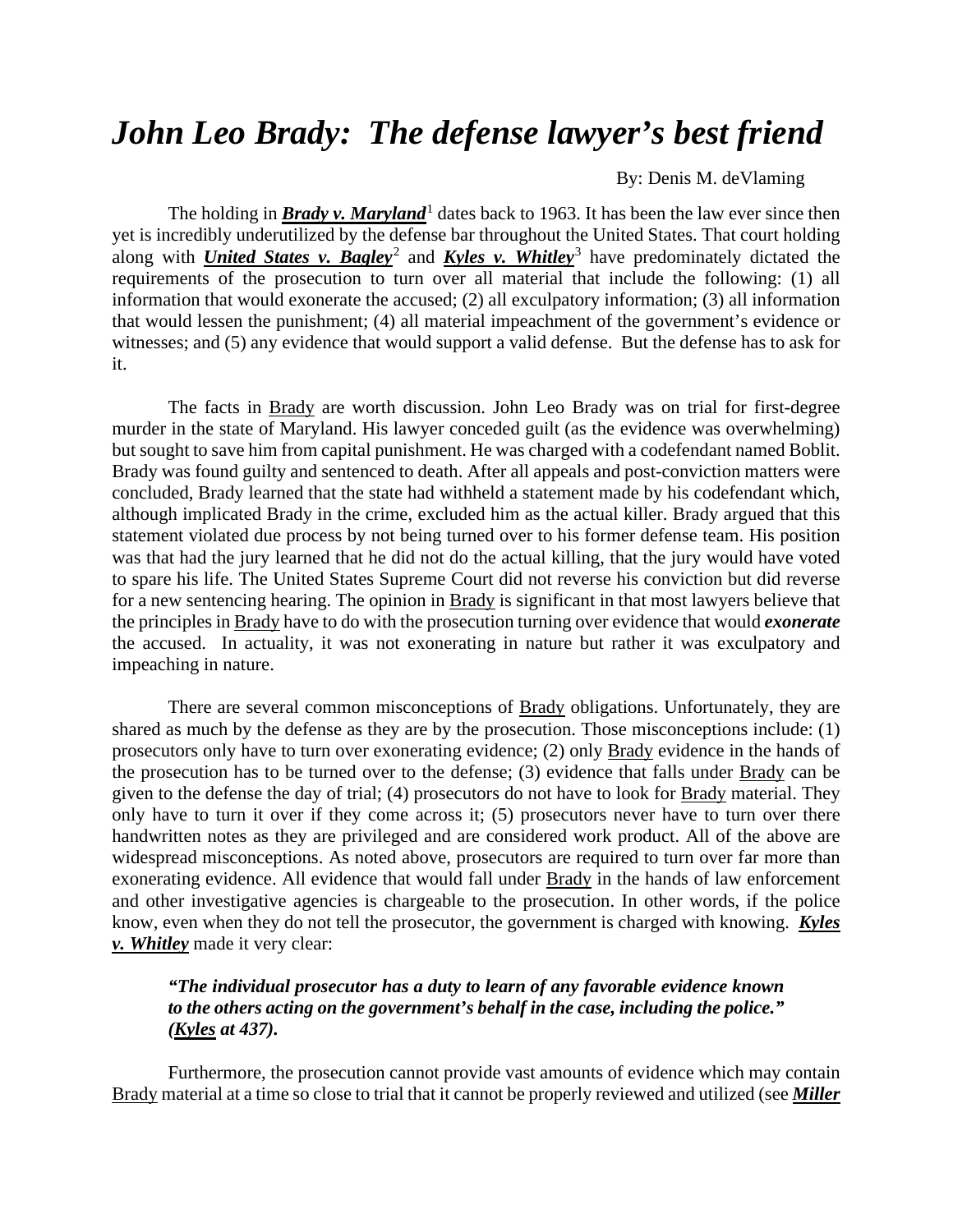**v. United States**<sup>[4](#page-4-3)</sup> and *Perez v. United States*<sup>[5](#page-4-4)</sup>). And it may not hide <u>Brady</u> material of which it is actually aware in a huge open file in the hope that the defendant will never find it. Doing so would indicate that the government is acting in bad faith in performing its obligations under Brady (See *United States v. Skilling*<sup>[6](#page-4-5)</sup>). Nor may they "dump" mountains of documents on the defense left unguided as to materiality (see *United States v. Bortnovsky*[7](#page-4-6) ).

Although the government does not have to turn over inadmissible evidence to the defense as ruled in *Wood v. Bartholomew*<sup>[8](#page-4-7)</sup> (results of a polygraph given to a government witness) it does have to turn over anything that might lead to admissible evidence. For example, although the results of a polygraph examination may not be required to be turned over, the fact that the pretest interview differs from the posttest interview in immaterial ways, would in fact require disclosure because it contains material impeachment that could be used to cross-examine the witness at trial. The only way the prosecutor would not be required to turn over such impeachment would be if the witness was withdrawn from the prosecution witness list. This is permitted when impeachment information is present but never when such information would exonerate the accused. There are no exceptions when that is the case.

So, what does the defense lawyer do to require the prosecution to fulfill its obligations under Brady? The wrong answer is to do nothing and expect the prosecutor to fulfill his or her obligations. A specific Brady motion needs to be filed and calendared for hearing. Specific areas need to be listed for the prosecutor to search and report back on. If no motion is filed, it is the prosecutor that decides what to look in to and what to turn over. The reasoning behind the filing of a specific motion can be found in *United States v. Bagley*:

*"The more specifically the defense requests certain evidence, thus putting the prosecutor on notice of its value, the more reasonable it is for the defense to assume from the nondisclosure that the evidence does not exist, and to make pretrial and trial decisions on the basis of this assumption… The reviewing court may consider directly any adverse effect that the prosecutor's failure to respond might have had on the preparation or presentation of the defendant's case" (Bagley at 682-3)*

As an example, the following may be requested for the prosecutor to search for, obtain and disclose to the defense:

- 1. Emails (prosecutor to police, police to prosecutor, state witnesses to police or prosecutor and police or prosecutor to witness, lay and expert)
- 2. Text messages and instant messages
- 3. Any messages between officers or officer to station
- 4. Two-way dispatch messages
- 5. 911 calls
- 6. Audio and/or videotapes (including those captured via body cameras or cell phone cameras)
- 7. Any records stored, sent or received via Dropbox or similar cloud computing or FTP (file transfer protocol) websites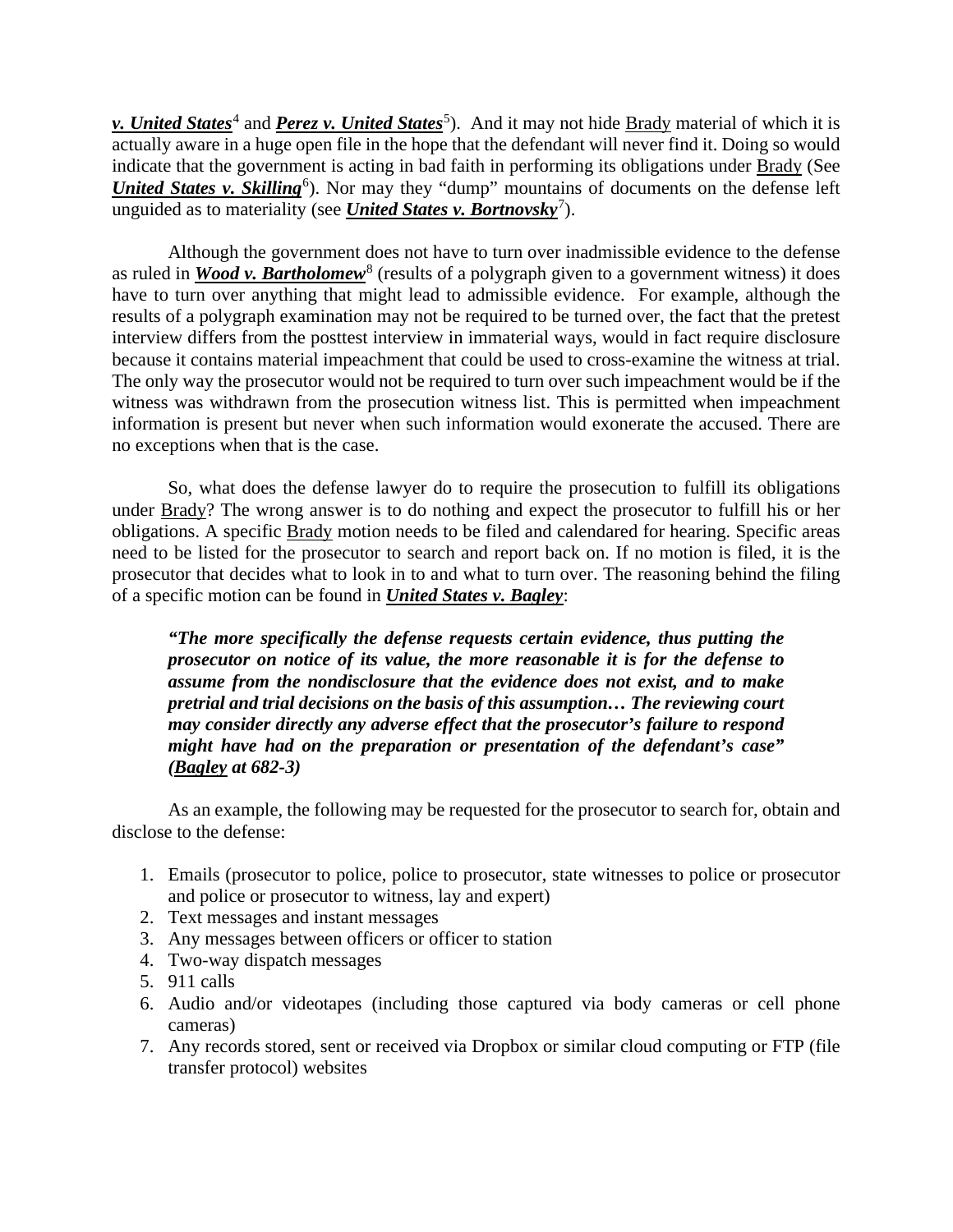- 8. All electronic devices including but not limited to computers, laptops, iPads, cellular phones and smart phones that may contain discoverable material relative to the above prosecution
- 9. All social media accounts that may bear upon the above prosecution including but not limited to Facebook, Google, AOL, Yahoo, Twitter, Instagram, Snapchat and any online cloud backups which may contain information related to this prosecution
- 10. All handwritten notes of law enforcement officers to be reviewed in camera for Brady material
- 11. All handwritten or memorialized notes of the prosecutor concerning witness interviews of law enforcement officers, experts and lay witnesses involved in the above prosecution (in camera). Such notes are intended to include but are not limited to investigations and trial preparation of witnesses
- 12. Any and all medical records including psychiatric and clinical reports that may have relevance to the above prosecution or to any valid defense including those covered by HIPPA (in camera)
- 13. Any and all electronic devices including cell phones and computers belonging to witnesses listed by the government which may contain Brady material
- 14. The name and address of any witness known to the prosecution that has given a statement to the prosecution or law enforcement that is contrary to the prosecution's theory of the case including pre and post interviews conducted during polygraph testing
- 15. Any favorable treatment of any kind given or offered to any government witness in return for cooperation as well as any favorable treatment, money or anything of value requested by a state witness in return for cooperation
- 16. Any Facebook postings made by the alleged victim relevant to this case including those that were taken down but can be retrieved by the government
- 17. All contents of investigative files relative to this prosecution to include notes, memorandum and reports. This also applies to the notes of any witness coordinator.

In 2010 the Department of Justice provided guidance to all assistant United States attorneys handling criminal cases about their obligations under *Brady v. Maryland*. In that memorandum sent out to the Washington, DC circuit entitled "Memorandum for Department Prosecutors" it began by writing "Department policy states":

*"It is the obligation of federal prosecutors, in preparing for trial, to seek all exculpatory and impeachment information from all members of the prosecution team. Members of the prosecution team include federal, state, and local law enforcement officers and other government officials participating in the investigation and prosecution of the criminal case against the defendant"*

In the section entitled "what to review" the prosecutor is directed to look into the following (as well as other) non-exhaustive areas:

1. The investigative agency's entire investigative file, including documents such as electronic communications, inserts, emails, etc. should be reviewed for discoverable information. Should sensitive information ordinarily not discoverable be contained within the review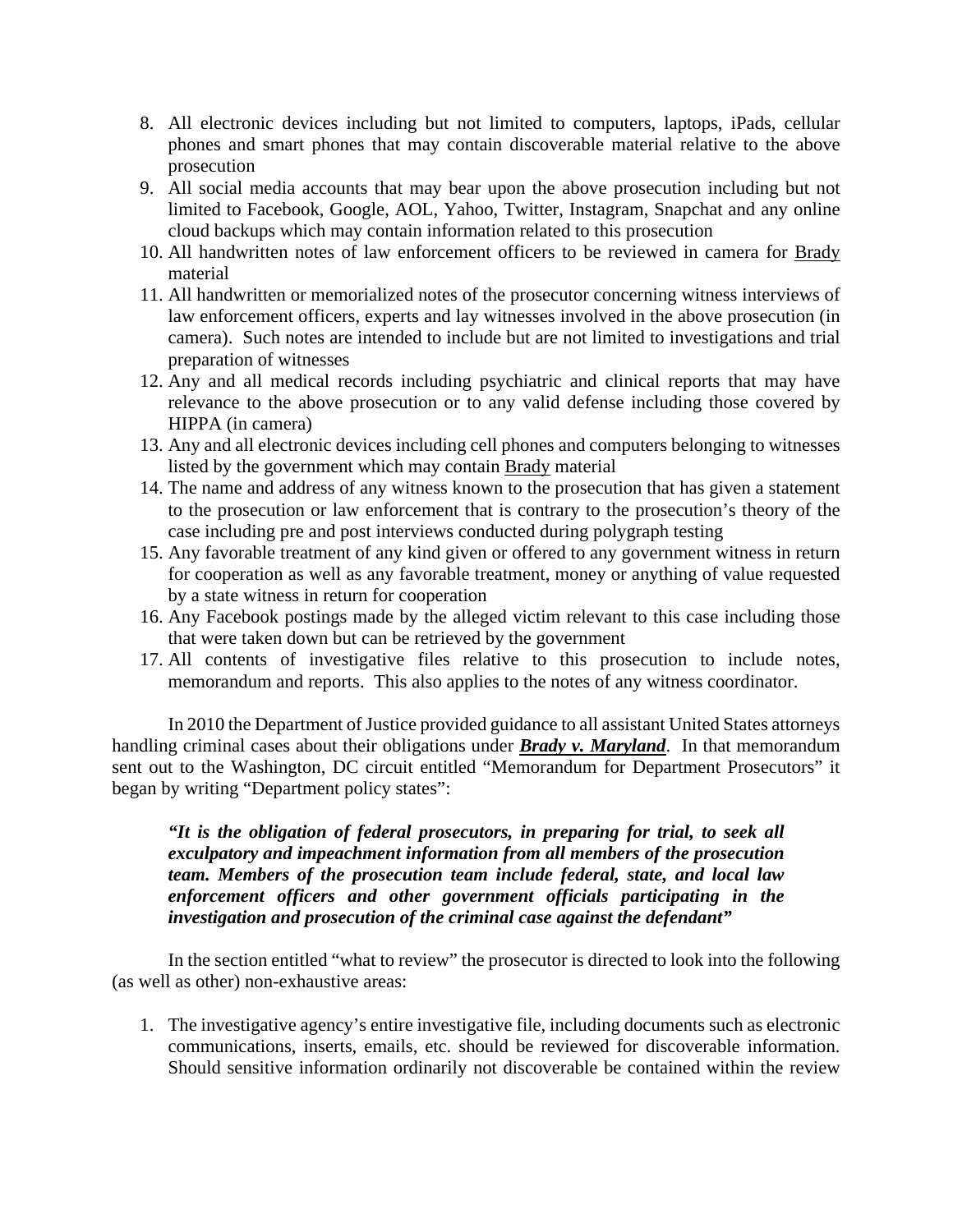document, the entire document is not necessarily discoverable but rather only the discoverable information contained in it.

- 2. Confidential informant information should be reviewed in its entirety, including past cases in which the confidential informant cooperated. It should include all proffers, immunity and other agreements. Validation assessments, payment information, and other potential witness impeachment information should be included within this review.
- 3. Substantive case related communications may contain discoverable information. They are most likely to occur (a) among prosecutors and/or agents, (b) between prosecutors and/or agents and witnesses and/or victims, and (c) between victim-witness coordinators and witnesses and/or victims. Such communications may be memorialized in emails, memoranda, or notes. "Substantive" communications include factual reports about investigative activity, factual discussions of the relative merits of evidence, factual information obtained during interviews or interactions with witness/victims and factual issues relating to credibility (Note: material exculpatory information that the prosecutor receives during a conversation with a law enforcement officer or witness is no less discoverable than if that same information were contained in an email).
- 4. The prosecutor should not only look into any benefit that a witness may have in testifying against the defendant but also known conditions that could affect the witness's bias such as: animosity toward the defendant, animosity toward a group of which the defendant is a member or with which the defendant is affiliated, relationship with victim, known but uncharged criminal conduct that may provide an incentive to curry favor with a prosecutor, and known substance abuse or mental health issues or other issues that could affect the witness's ability to perceive and recall events.
- 5. Information obtained in witness interviews whether memorialized in writing or overheard by law enforcement officers or prosecutors. Any material variance in a witness's statements should be memorialized and turned over to the defense as "Giglio" information.
- 6. Trial preparation meetings with witnesses are also subject to a "Brady" review. New information that is exculpatory or impeachment information should be disclosed to the defense.
- 7. Police officers' notes should be reviewed to determine whether or not they contain material impeachment or exculpatory information. Particular attention should be paid to notes gathered during discussions with the defendant or material witnesses.

It should be noted in the above memorandum sent out to federal prosecutors that their duty is to "seek" all exculpatory and impeachment information from all members of the prosecution team. The word "seek" is important as it puts the onus on prosecutors to go out and find Brady material as opposed to Brady material finding them. As noted in *Kyles v. Whitley*:

## *"A prosecutor has a duty to learn of any favorable evidence known to the others acting on the government's behalf in the case…"*

That duty to learn means that the government cannot just sit back and turn over whatever Brady material is given to them, but they must go out and affirmatively search for it. And perhaps the reasoning behind that stringent requirement can be found in *United States v. Bagley*: